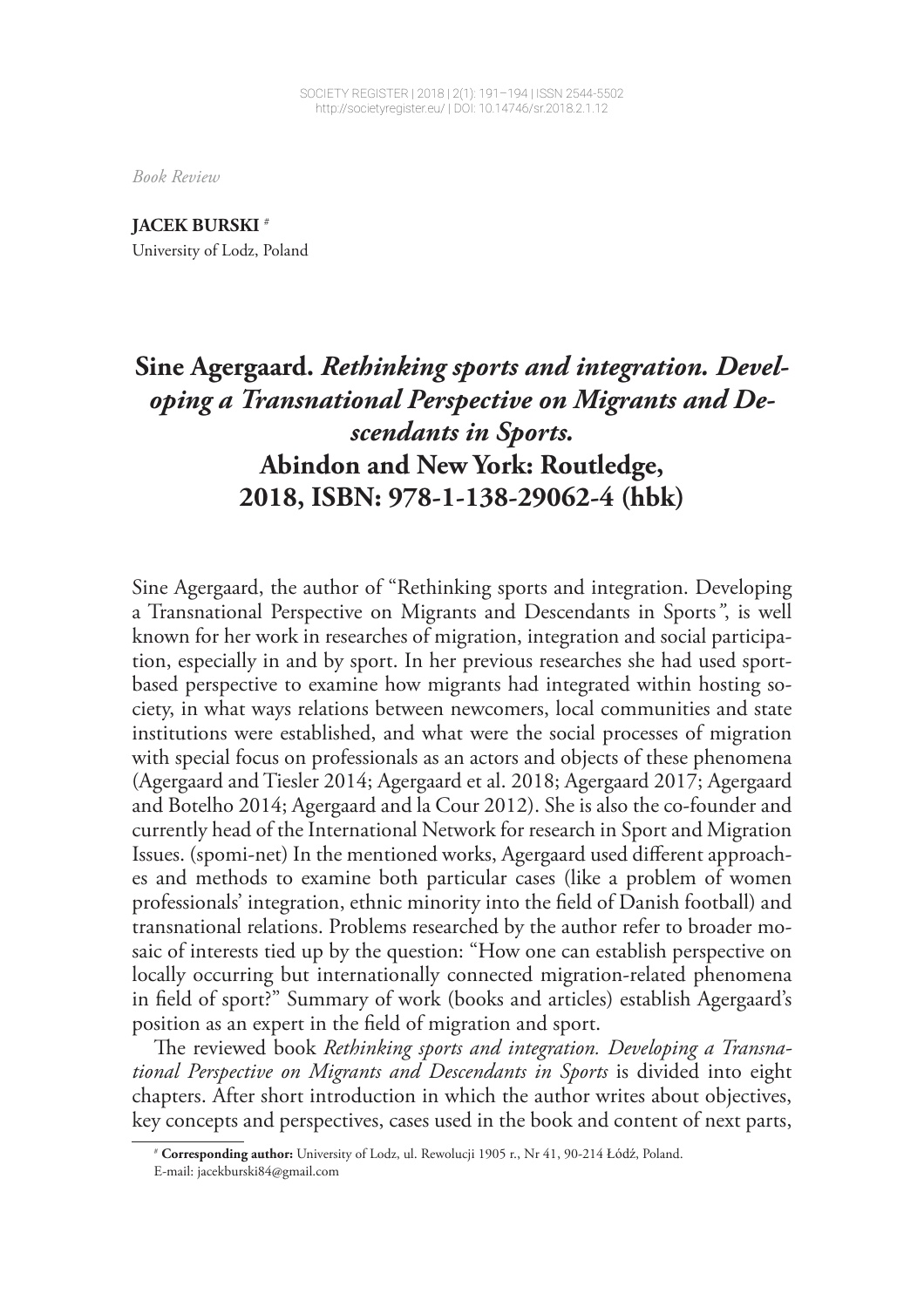she moves forward to description of main theoretical frame – understanding integration in regard to other popular concepts used in description of migration as a process of constructing relations between migrants and hosting society. It must be highlighted that this introduction concentrates on argumentation that integration is a key concept in the author's work. She chooses it rather than mere inclusion, and this approach is well supported in the book. (see chapter 2, especially paragraph constructed around reconceptualizing of understanding the integration concept)

Third chapter of the book concentrates on presentation of policies implemented in some of European countries in the field of sport-related integration of migrants and their descendants. First, the author describes broader perspective of migration problem and role of Europe as centre of migrants' movement. One can read about shortcomings of multiculturalist policies adopted especially in Netherlands and Germany and, in fact, about crucial change in European Union's *modus operandi* which, especially after the economic crisis, is more federation of competing states than united politically, socially and economically body. In this landscape the author tries to find place for integration policies based on sports.

Next chapter refers to implementation of concrete policies in severe European countries. Author examines how campaigns concentrated on increasing participation in sport among migrants and descendants (focus here is set on Muslim girls and women). She pointed that quantified data were used to describe main problematic groups. The author argues as well that "future research" and policy could change attention not only to the problem of increasing sports participation in itself but also to wider options for migrants and descendants to engage in and take pleasure from it  $(...)$ ." (Agergaard 2018: 54)

Chapters  $5<sup>th</sup>$  and  $6<sup>th</sup>$  are constructed around concrete cases in which author explores how particular programmes are built, what methods of organisation and measurement are applied and what are the results of run ethnic minority sports clubs and ethnically mixed sports clubs. In  $6<sup>th</sup>$  chapter Agergaard uses concept of social capital proposed by Robert Putnam (2001) to examine detailly how two kinds of social capital (bonding and bridging) can be applied to describe functions and impact of ethnic minority sports clubs and ethnic mixed sports clubs. It is done with use of numerous examples of adapting Putnam's theories in research and ends with several critiques about it.

Last part of the book is oriented on describing "perspectives" one can find in field of application of diversity management in sports-related integration policies. Again, the author refers to concrete cases discussing different approaches of politicians and managers. In the closure one will find original idea of sports-related integration proposed and described by Agergaard in relation to "sports-related integration initiatives."

Although, the issues discussed in the book are complicated, the text is engaging. Especially the parts that concentrated on the analysis of the case studies, the results of which the author tries to connect with a broader perspective. Read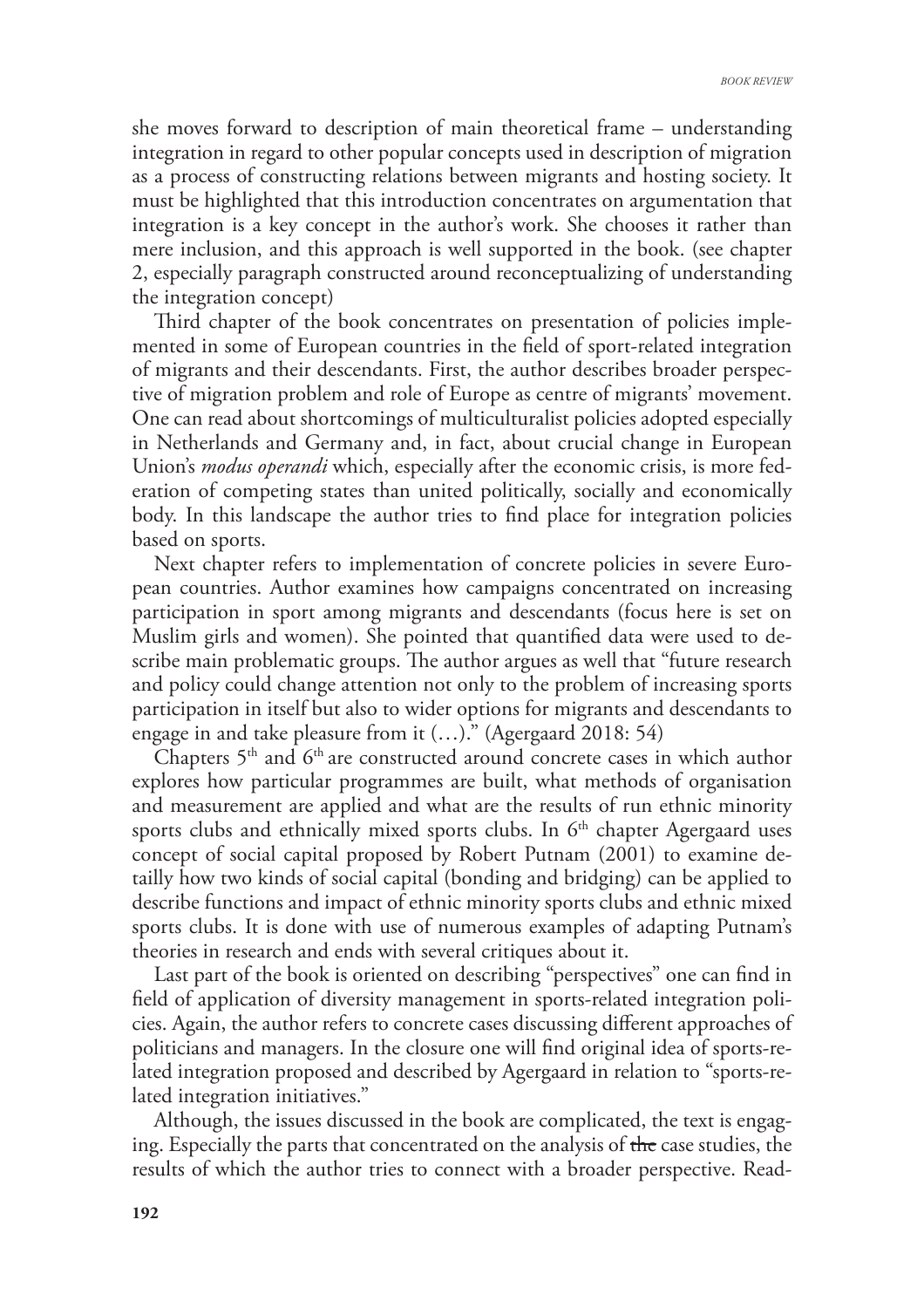er can find interesting results of comparisons between nation states and programmes that were implemented in local societies and communities. Despite the shortness of the text– the book is only 109 pages (and the rest is fullled by the index), and it is full of very intense argumentation. The length can be also seen as some kind of disadvantage – original author's perspective in some parts is dominated by enumeration of research and citation of other scientists.

The book is based on the idea of collecting numerous of research and works about migration and sports to broad the perspective in which author can summarize the findings and argue on best ways of managing processes of integration. Logic of the reasoning is clear. Structure of the book is well organized. Agergaard presents material in an understandable and concise manner.

In my opinion, the main advantage of this book is the combination of theoretical argumentations (especially in  $2<sup>nd</sup>$  and  $6<sup>th</sup>$  chapter) with variety of research perspectives. In the effect, the author can present findings from more practical perspective. Thank to that the book is well balanced between theory and practice. For researchers who works in field of sports and migration and would like to expand their perspective and literature knowledge, Agergaard's work would be exceptional asset. It could be an interesting asset also for practitioners and public.

However, one may wonder why the author has chosen to call the book with reference to "transnational perspective" although in the introduction and in the following paragraphs she concentrates only on North-Western European countries and – from perspective of most mentioned social groups or categories – on Muslims. Other migrants' communities (and nation-based perspectives) shows up in the book but imbalance in presenting the cases and argumentation is striking and vivid.

The author argues why she concentrates on the North of Europe. The reasons are the differences in the level of development of integration policies, especially with the use of sports-based programmes and lack of research. However, it would be better if the author tried to diverse her perspective in more sophisticated way, especially when the book is trying to use transnational frame. In other words, experience of countries from other parts of Europe, e.g. Poland, Romania or Czechia is different even when it comes to basic aspects like directions of migration. Are these societies are experiencing rather immigration or emigration? In example, countries bordering with Ukraine (i.e. Poland) are facing increasing numbers of migration flow from this direction in last years. As they are found as destination countries, it would be interesting to compare their policies with those, which were and are implemented in Denmark, Switzerland or Netherlands.

From the other side, the author does not mention what we can say about experiences of Eastern Europeans migrating to the "old" European Union. It is likely that these communities were not researched into sports-based perspective or there are no sports-founded programmes of integration designed toward those groups. Anyway, even a short reference would subtle the author's argumentation.